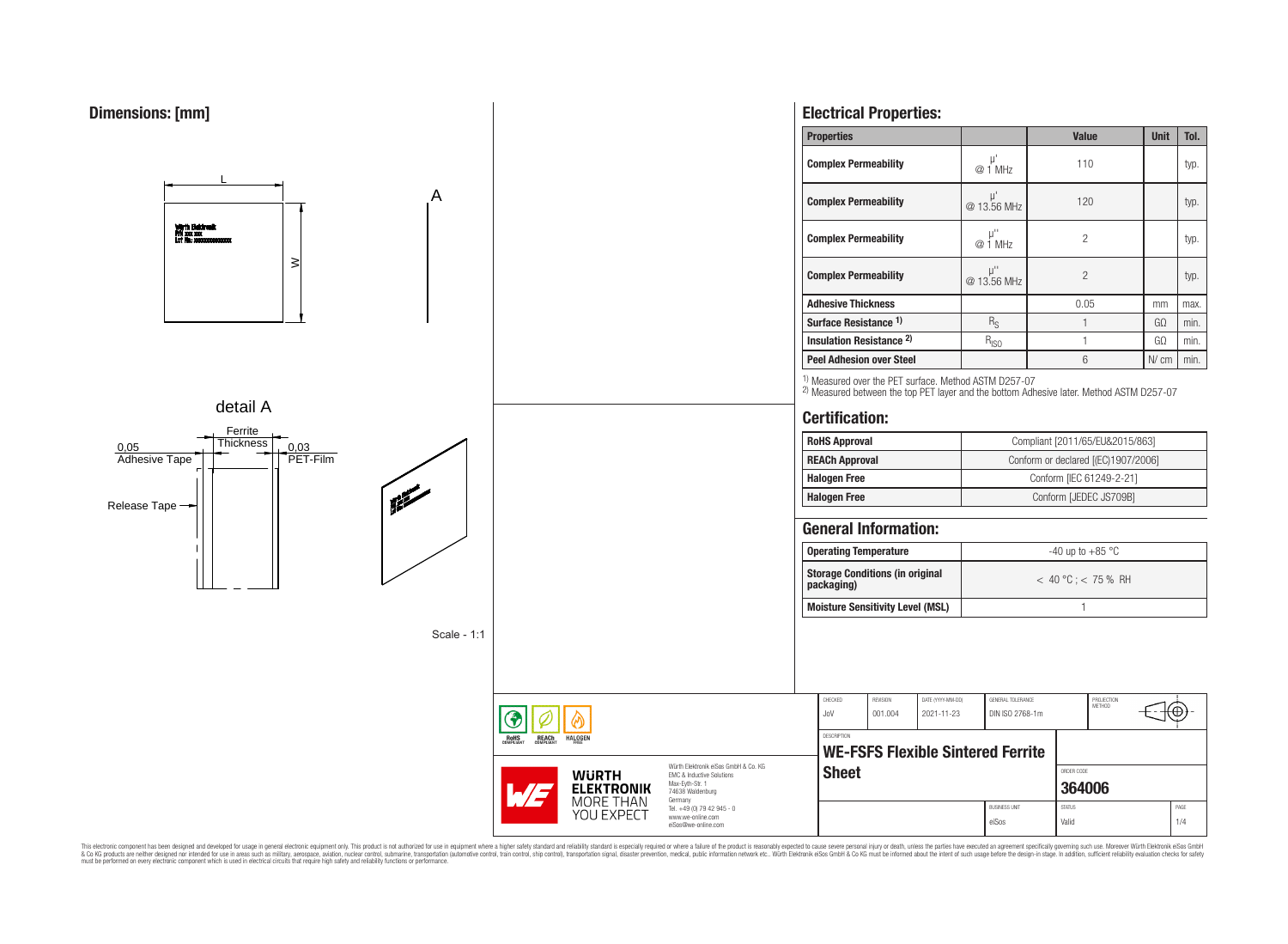

This electronic component has been designed and developed for usage in general electronic equipment only. This product is not authorized for subserved requipment where a higher selection equipment where a higher selection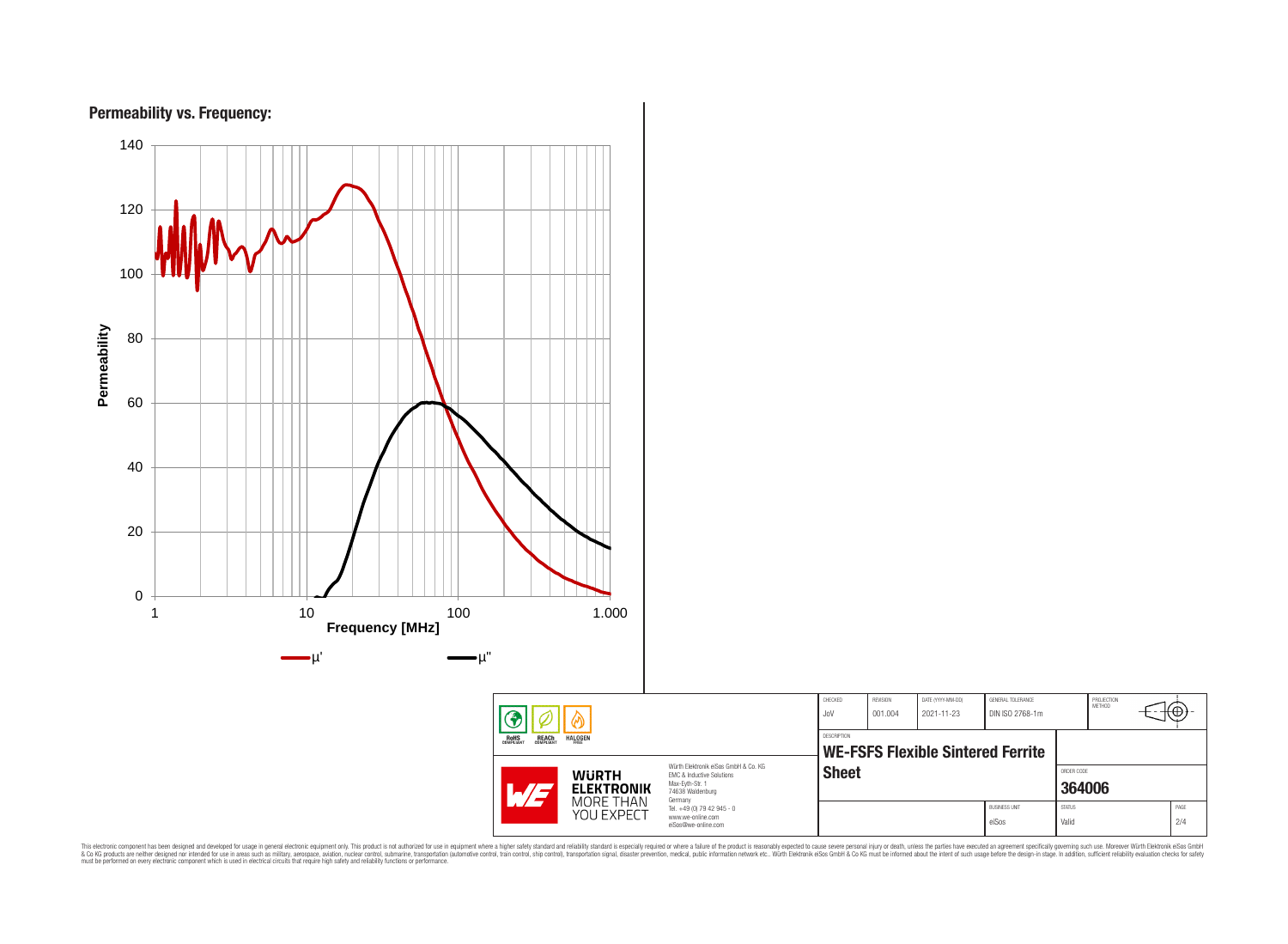# **Cautions and Warnings:**

## **The following conditions apply to all goods within the product series of WE-FSFS of Würth Elektronik eiSos GmbH & Co. KG:**

### **General:**

- This electronic component is designed and manufactured for use in general electronic equipment.
- Würth Elektronik must be asked for written approval (following the PPAP procedure) before incorporating the components into any equipment in fields such as military, aerospace, aviation, nuclear control, submarine, transportation (automotive control, train control, ship control), transportation signal, disaster prevention, medical, public information network, etc. where higher safety and reliability are especially required and/or if there is the possibility of direct damage or human injury.

### **Electronic components that will be used in safety-critical or high-reliability applications, should be preevaluated by the customer.**

- The component is designed and manufactured to be used within the datasheet specified values. If the usage and operation conditions specified in the datasheet are not met, the wire insulation may be damaged or dissolved.
- Do not drop or impact the component, the component may be damaged
- Würth Elektronik products are qualified according to international standards, which are listed in each product reliability report. Würth Elektronik does not warrant any customer qualified product characteristics beyond Würth Elektroniks' specifications, for its validity and sustainability over time.
- The responsibility for the applicability of the customer specific products and use in a particular customer design is always within the authority of the customer. All technical specifications for standard products also apply to customer specific products.

### **Product specific:**

- Cleaning and Washing:
- Washing agents used during the production to clean the customer application might damage or change the characteristics of the component, marking or plating. Washing agents may have a negative effect on the long-term functionality of the product.

### **Potting:**

• If the product is potted in the customer application, the potting material might shrink or expand during and after hardening. Shrinking could lead to an incomplete seal, allowing contaminants into the component. Expansion could damage the component. We recommend a manual inspection after potting to avoid these effects.

### **Storage Conditions:**

- A storage of Würth Elektronik products for longer than 12 months is not recommended. Within other effects, the terminals may suffer degradation, resulting in bad solderability. Therefore, all products shall be used within the period of 12 months based on the day of shipment.
- Do not expose the components to direct sunlight.
- The storage conditions in the original packaging are defined according to DIN EN 61760-2.
- The storage conditions stated in the original packaging apply to the storage time and not to the transportation time of the components.

### **Packaging:**

• The packaging specifications apply only to purchase orders comprising whole packaging units. If the ordered quantity exceeds or is lower than the specified packaging unit, packaging in accordance with the packaging specifications cannot be ensured.

#### **Handling:**

- Care must be taken when cutting, bending or pulling the products, as small particles may come off and cracks can be created.
- For optimum adhesion properties surface must be clean and dry.
- This product is classified as laminate or compound material, as these small non-conductive particles can be released during mechanical stress or handling. Wherever special cleanness or particle contamination requirements are given, please contact Wurth Elektronik technical department during the design in status. In applications where the danger of subsequent damages due to particle contamination is given, preventive measures must be implemented by the customer.
- The temperature rise of the component must be taken into consideration. The operating temperature is comprised of ambient temperature and temperature rise of the component.The operating temperature of the component shall not exceed the maximum temperature specified.

These cautions and warnings comply with the state of the scientific and technical knowledge and are believed to be accurate and reliable. However, no responsibility is assumed for inaccuracies or incompleteness.

|  | 7                                                     |                                                              | CHECKED<br>JoV                                                                                                                                                                                | <b>REVISION</b><br>001.004                       | DATE (YYYY-MM-DD)<br>2021-11-23 | GENERAL TOLERANCE<br>DIN ISO 2768-1m |                               | PROJECTION<br>METHOD   |  | ιΨ |             |
|--|-------------------------------------------------------|--------------------------------------------------------------|-----------------------------------------------------------------------------------------------------------------------------------------------------------------------------------------------|--------------------------------------------------|---------------------------------|--------------------------------------|-------------------------------|------------------------|--|----|-------------|
|  | <b>ROHS</b><br>COMPLIANT<br><b>REACH</b><br>COMPLIANT | <b>HALOGEN</b>                                               |                                                                                                                                                                                               | DESCRIPTION<br>WE-FSFS Flexible Sintered Ferrite |                                 |                                      |                               |                        |  |    |             |
|  |                                                       | <b>WURTH</b><br><b>ELEKTRONIK</b><br>MORE THAN<br>YOU EXPECT | Würth Elektronik eiSos GmbH & Co. KG<br>EMC & Inductive Solutions<br>Max-Eyth-Str. 1<br>74638 Waldenburg<br>Germany<br>Tel. +49 (0) 79 42 945 - 0<br>www.we-online.com<br>eiSos@we-online.com | <b>Sheet</b>                                     |                                 |                                      |                               | ORDER CODE<br>364006   |  |    |             |
|  |                                                       |                                                              |                                                                                                                                                                                               |                                                  |                                 |                                      | <b>BUSINESS UNIT</b><br>eiSos | <b>STATUS</b><br>Valid |  |    | PAGE<br>3/4 |

This electronic component has been designed and developed for usage in general electronic equipment only. This product is not authorized for use in equipment where a higher safety standard and reliability standard si espec & Ook product a label and the membed of the seasuch as marked and as which such a membed and the such assume that income in the seasuch and the simulation and the such assume that include to the such a membed and the such